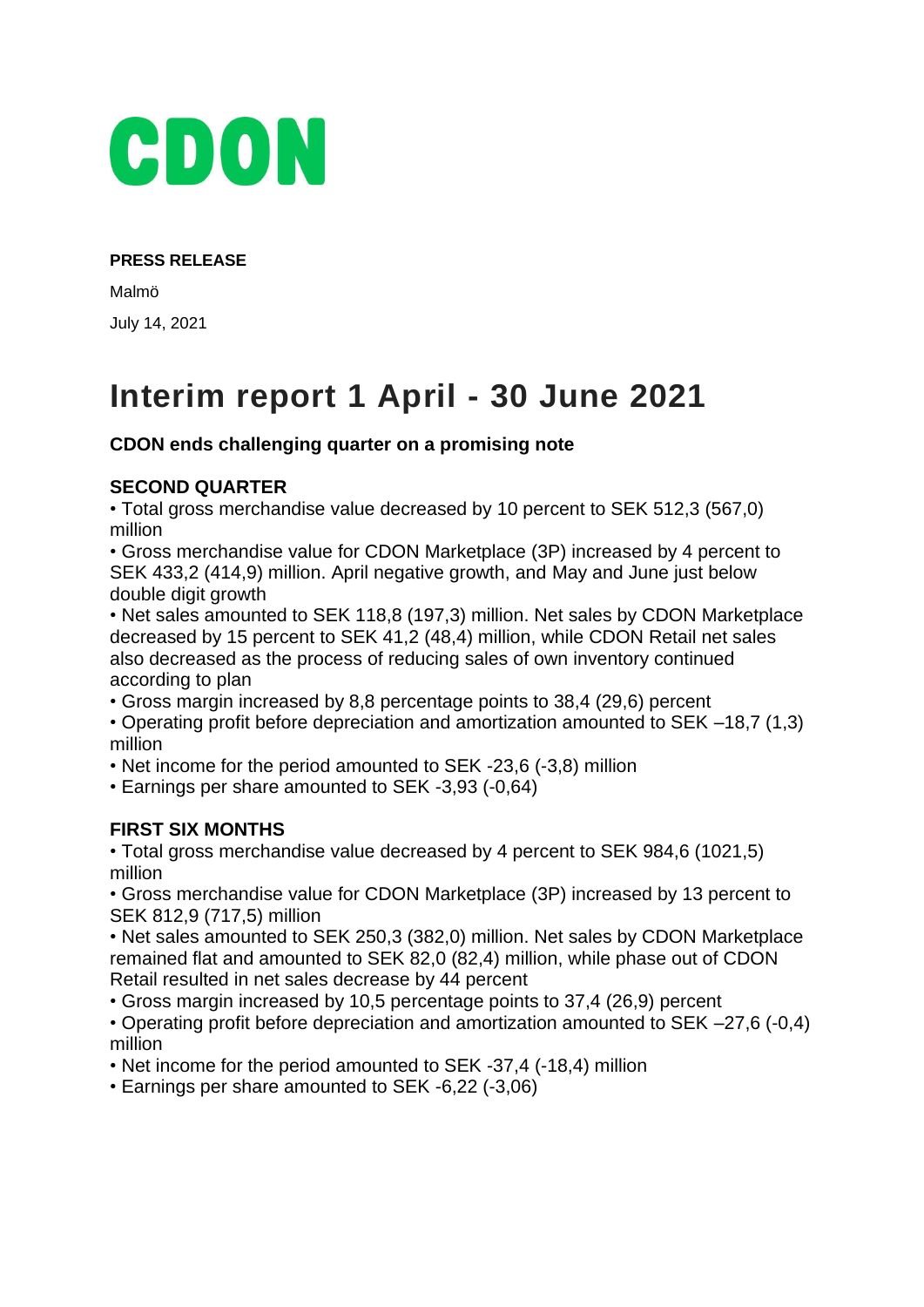

*"In May, we saw a rebound, that continued in June, and we expect it to continue in July. The marketplace GMV growth in May compared to last year sales was positive and in June the period's year on year growth was higher than in May. Comparable figures from last year are tough due to pandemic effect last year, but we believe we are now back to growth higher than the underlying market growth."*

#### **Significant events during and after the quarter**

Kristoffer Väliharju, CEO of CDON, resigned during the quarter.

During the quarter, CDON launched CDON Ads, the company's new advertising tool. This tool enables external merchants to increase their sales and visibility through sponsored products on CDON Marketplace.

On June 7th, CDON held its Annual General Meeting. Among the items decided upon was the reelection of existing members of the Board of Directors and the addition of new members Savneet Singh and Georg Westin.

The Board of Directors of CDON AB announced after the quarter that Allan Junge-Jensen has been appointed interim CEO of CDON AB starting July 26th. Mr. Junge-Jensen has extensive experience from various commercial and leadership positions within e-commerce and retail, among other as the Group CFO for Boozt AB, one of the largest fashion e-retailers in the Nordics. He replaces Kristoffer Väliharju who leaves his full-time position on July 26th. The process for a new permanent CEO is ongoing.

CDON entered after the quarter into an agreement to acquire 30 percent of the shares in Shopit Online Europe AB. CDON will pay SEK 26.6M cash for 30 percent of the shares and enter into a commercial agreement. With the acquisition, CDON will have an option to acquire the remaining 70 percent within 18 months to a set price. The acquisition is expected to springboard CDON's product data quality at least one year forward and will take the customer experience within product data to the next level.

During and after the quarter, a change within the Management Team took place. David Olhed, COO, continues in the Management Team as Chief Merchant Officer, Linda Andersson, Head of Onboarding, joins the Management Team as Chief Category Officer. As previously announced, Eldar Terzic will join the Management Team as Chief Product & Technology Officer. Furthermore, CDON has recruited a new Chief Strategy Officer starting early 2022, who will be announced at a later date. Previous CPO, CTO & CHRO resigned during the quarter.